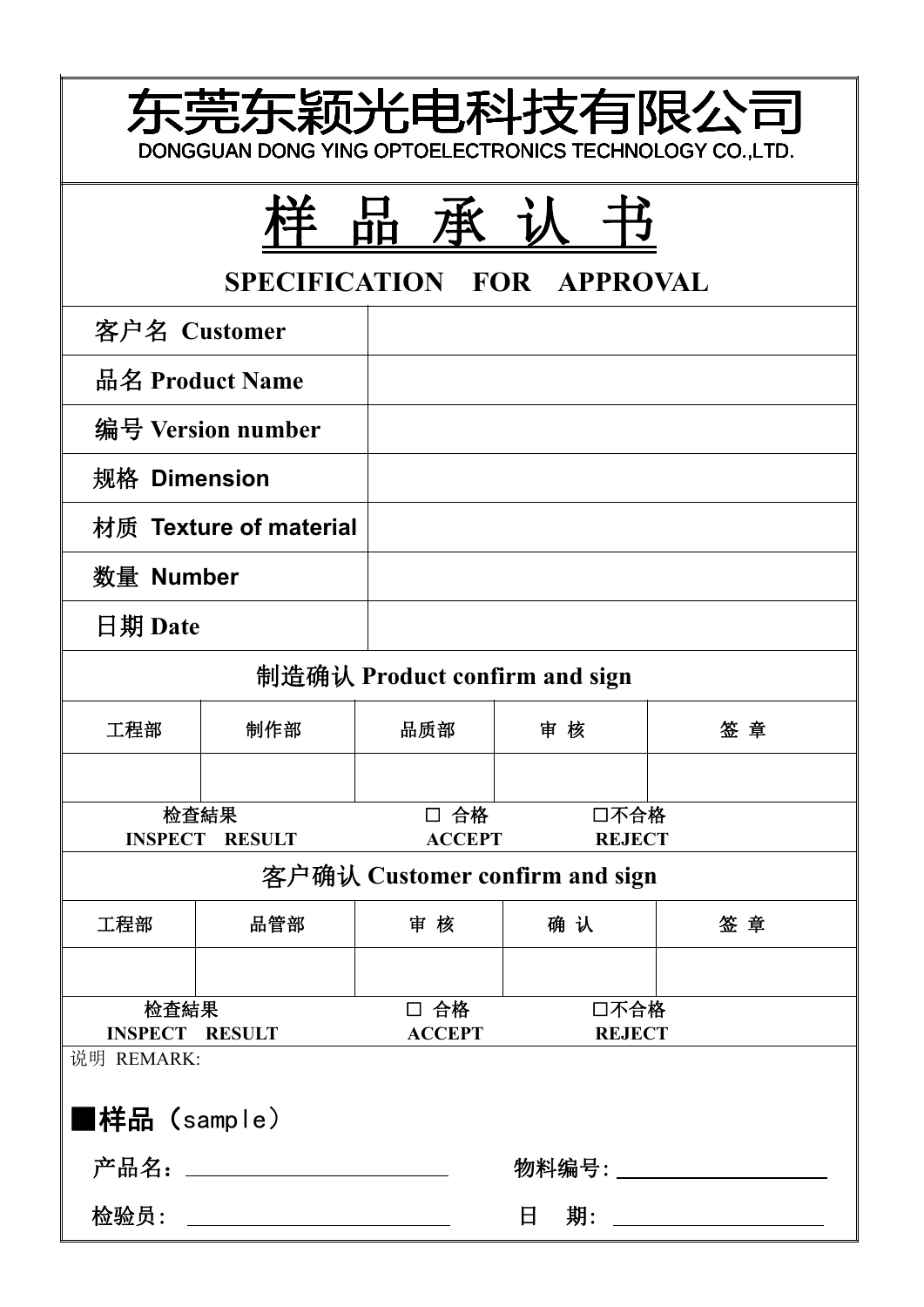### **Features**:

- . Choice of various viewing angles
- . Available on tape and reel.
- . Reliable and robust
- . Pb free
- .The product itself will remain within RoHS compliant version.

## **Technical Data Sheet**

 This product is generally used as indicator and luminary for electronic equipment such as household appliance, communication equipment, and dashboard.

### **Applications**

- TV set
- Monitor
- Telephone
- Computer

## **Package Dimensions:**



#### **NOTES**

1.All dimensions are in millimeters .

2.Tolerance is ±0.25mm unless otherwise noted.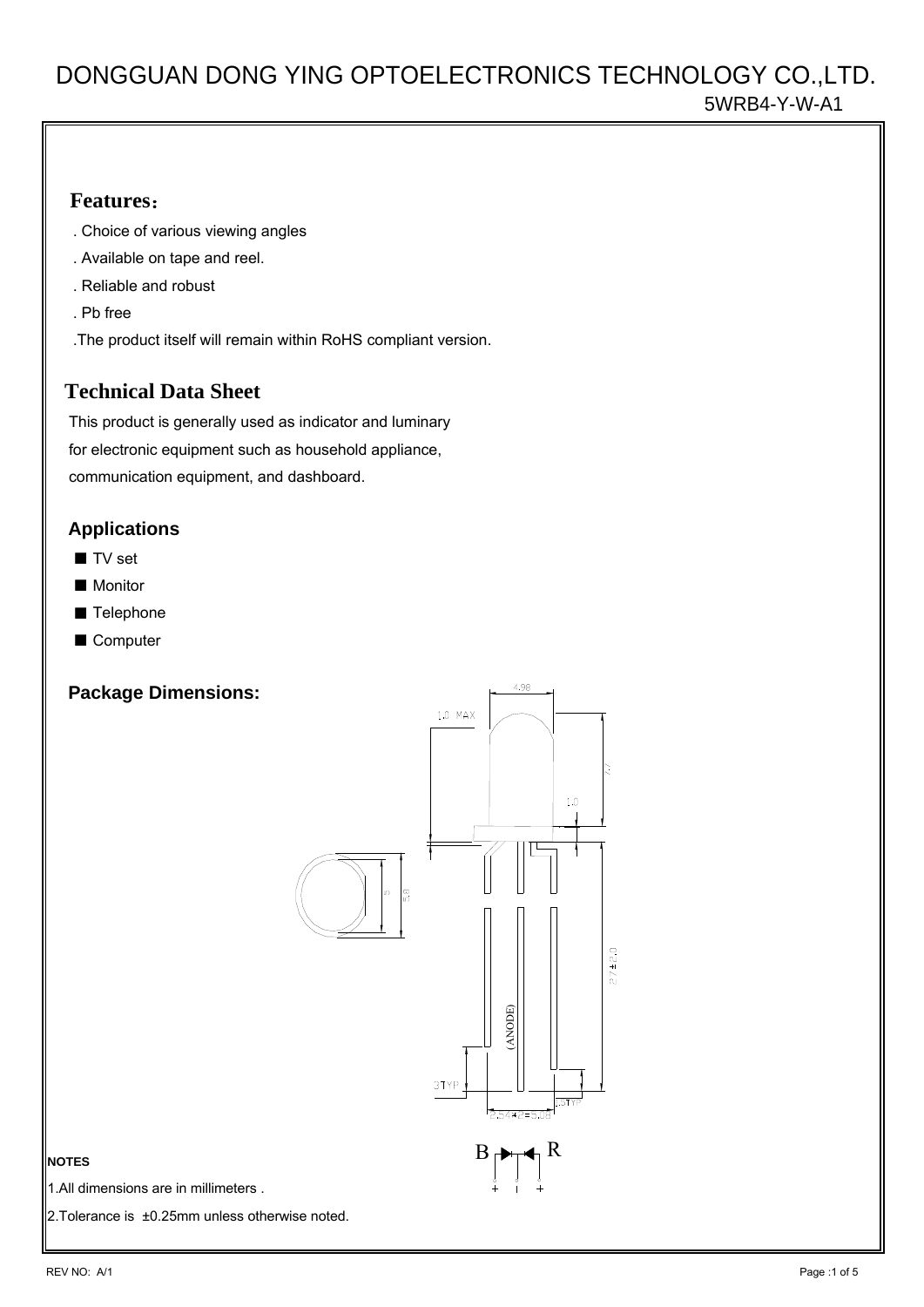### **Selection Guide**

| Part No.     | <b>Dice</b>   | <b>Lens Type</b> | Luminous intensity(mcd) @ 20mA  Viewing Angle |     |     |               |
|--------------|---------------|------------------|-----------------------------------------------|-----|-----|---------------|
|              |               |                  | Min                                           | Typ | Max | $2\theta$ 1/2 |
| 5WRB4-Y-W-A1 | $(R)$ AlGaInP | White            | 130<br>200                                    | 300 | 30  |               |
|              | $(B)$ InGaN   | Diffused         | 130                                           | 200 | 300 |               |

Note:

1.1/2 is the angle from optical centerline where the luminous intensity is 1/2 the optical centerline value.

2.the above luminous intensity measurement allowance tolerance  $\pm 15\%$ 

## **Electrical / Optical Characteristics at Ta=25°C**

| <b>Parameter</b>    | <b>Symbol</b> | Min.(R/B) |         | $\text{Typ.}(R/B)   \text{Max.}(R/B)$ | <b>Units</b> | test conditions |
|---------------------|---------------|-----------|---------|---------------------------------------|--------------|-----------------|
| Forward Voltage     | VF            | .8/2.8    | 2.0/3.2 | 2.4/3.5                               |              | $IF = 20mA$     |
| Reverse Current     | IR            | $ -$      | $ -$    | 10                                    | uA           | $VR = 5V$       |
| Dominate Wavelength | λd            | 620/460   | $ -$    | 625/465                               | nm           | $IF = 20mA$     |

# **Absolute Maximum Ratings at Ta=25°C**

| <b>Parameter</b>                                         | <b>Symbol</b> | <b>Rating</b>               | <b>Units</b>    |
|----------------------------------------------------------|---------------|-----------------------------|-----------------|
| Power Dissipation                                        | Pd(R/B)       | 100/160                     | mW              |
| DC Forward Current                                       | IF            | 20                          | mA              |
| Peak Forward Current [1]                                 | <b>IFP</b>    | 60                          | mA              |
| <b>Reverse Voltage</b>                                   | VR            | 5                           | V               |
| <b>Operating Temperature</b>                             | Topr          | $-20 \rightarrow 80$        | $\rm ^{\circ}C$ |
| Storage Temperature                                      | Tstg          | $-40 \rightarrow 100$       | $\rm ^{\circ}C$ |
| Lead Soldering Temperature<br>$[1.6mm(.063")$ From Body] |               | $260^{\circ}$ for 5 seconds |                 |

Note:

1. 1/10 Dut cycle,0.1ms pulse width.

2. The above forward voltage measure ment allowance tolerance  $\pm 0.1$ V.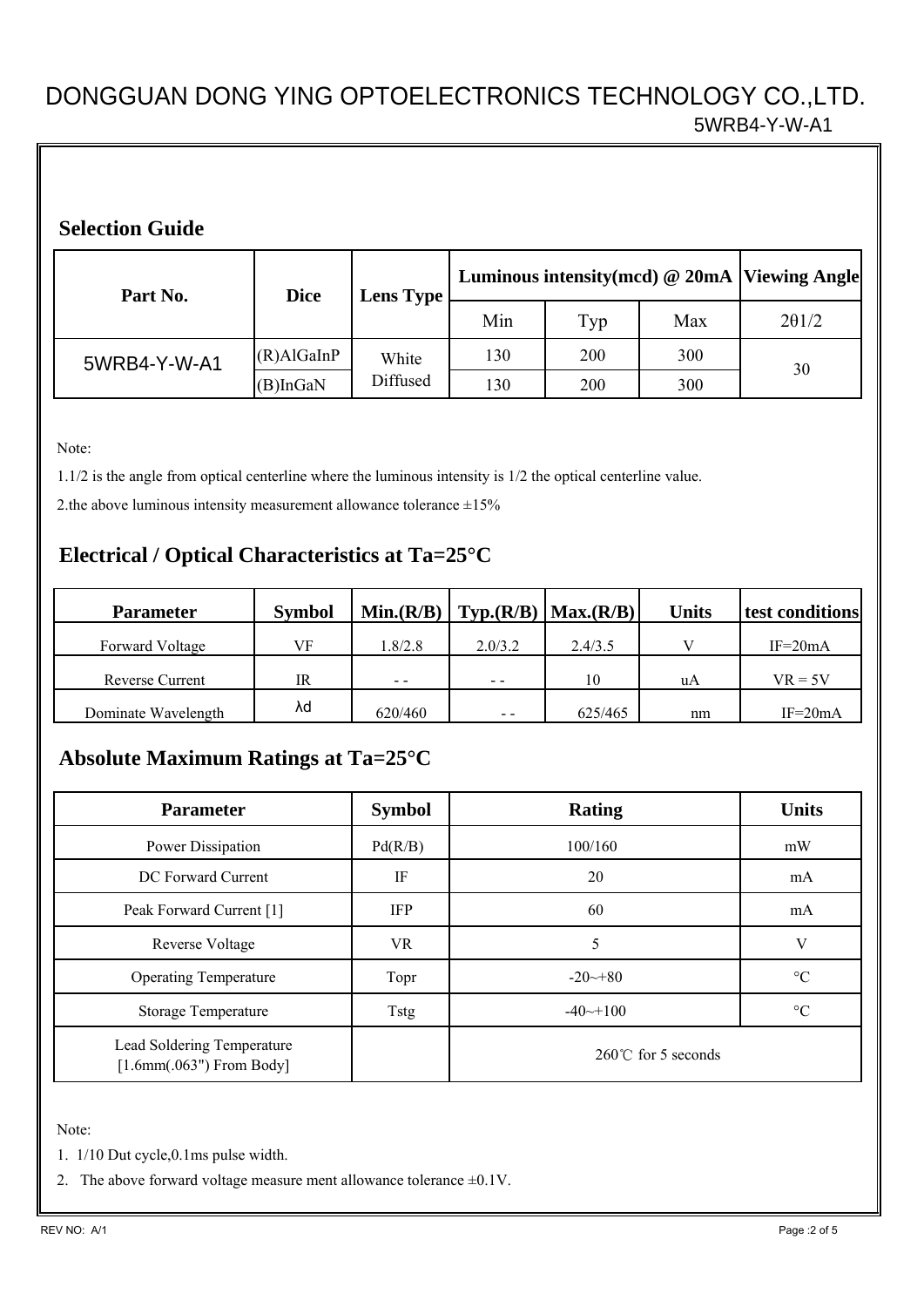

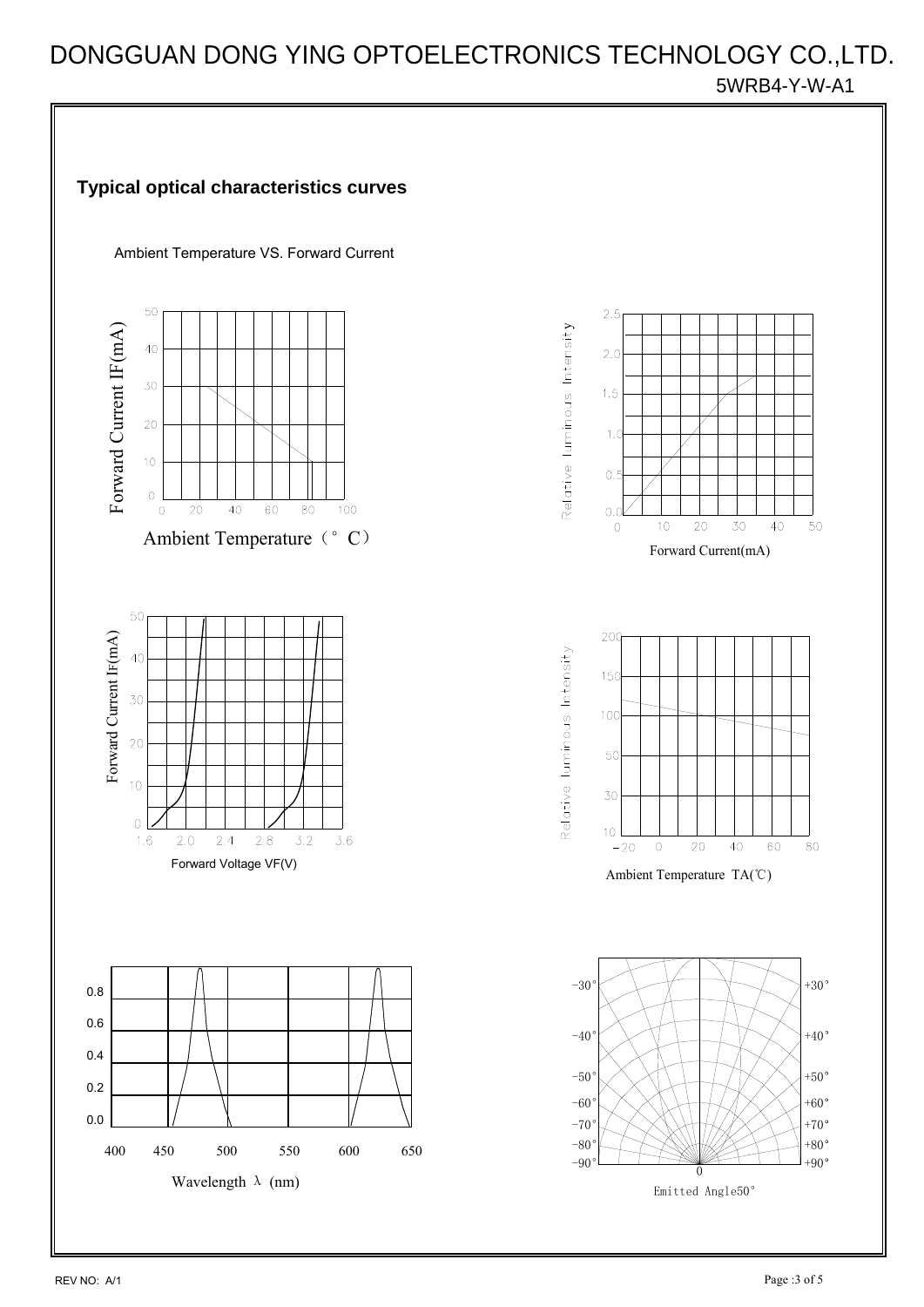### **Reliability Test**

| <b>Classification Test Item</b> |                            | <b>Test Condition</b>                                                                          | <b>Reference Standaed</b>                       |  |
|---------------------------------|----------------------------|------------------------------------------------------------------------------------------------|-------------------------------------------------|--|
|                                 |                            | Ta=Under Room Temperature As                                                                   | MIL-STD-750D:1026(1995)                         |  |
|                                 | Operation Life             | Per Data Sheet Maximum Rating                                                                  | MIL-STD-883D:1005(1991)                         |  |
|                                 |                            | *Test Time=1000HRS(-24HRS,+72HRS)                                                              | JIS C 7021:B-1(1982)                            |  |
|                                 | High Temperature           | Ta= $65 \pm 5$ °C                                                                              |                                                 |  |
|                                 | High Humidity              | RH=90~95%                                                                                      | MIL-STD-202F:103(1980)<br>JIS C 7021:B-11(1982) |  |
|                                 | Storage                    | Test Time=240HRS± 2HRS                                                                         |                                                 |  |
| Endurance Test                  | High Temperature           | Ta= $65 \pm 5$ °C                                                                              |                                                 |  |
|                                 | High Humidity              | RH=90~95%                                                                                      | JIS C 7021:B-11(1982)                           |  |
|                                 | Reverse BIAS               | Test Time=500HRS(-24HRS,+48HRS)                                                                |                                                 |  |
|                                 | High Temperature           | Ta= $105 \pm 5$ °C                                                                             | MIL-STD-883D:1008(1991)                         |  |
|                                 | Storage                    | *Test Time=1000HRS(-24HRS,+72HRS)                                                              | JIS C 7021:B-10(1982)                           |  |
|                                 | Low Temperature<br>Storage | Ta= $55 \pm 5$ °C<br>*Test Time=1000HRS(-24HRS,+72HRS)                                         | JIS C 7021:B-12(1982)                           |  |
|                                 |                            |                                                                                                | MIL-STD-202F:107D(1980)                         |  |
|                                 | Temperature                | $105^{\circ}\text{C} \sim 25^{\circ}\text{C} \sim -55^{\circ}\text{C} \sim 25^{\circ}\text{C}$ | MIL-STD-750D:1051(1995)                         |  |
|                                 | Cycling                    | 30mins 5mins 30mins 5mins                                                                      | MIL-STD-883D:1010(1991)                         |  |
|                                 |                            | 10Cycles                                                                                       | JIS C 7021:A-4(1982)                            |  |
|                                 | Thermal                    | $105^{\circ}\text{C} \pm 5^{\circ}\text{C} \sim 55^{\circ}\text{C} \pm 5^{\circ}\text{C}$      | MIL-STD-202F:107D(1980)                         |  |
|                                 | Shock                      | 10mins<br>10mins                                                                               | MIL-STD-750D:1051(1995)                         |  |
|                                 |                            | 10Cycles                                                                                       | MIL-STD-883D:1010(1991)                         |  |
| Environmental<br>Test           |                            | $T_{.}sol=260\pm5\degree\text{C}$                                                              | MIL-STD-202F:210A(1980)                         |  |
|                                 | Solder Resistance          | Dwell Time=10±lsecs                                                                            | MIL-STD-750D:2031(1995)                         |  |
|                                 |                            |                                                                                                | JIS C 7021:A-1(1982)                            |  |
|                                 |                            |                                                                                                | MIL-STD-202F:208D(1980)                         |  |
|                                 | Solderability              | $T_{.}sol=230\pm5\degree\text{C}$                                                              | MIL-STD-750D:2026(1995)                         |  |
|                                 |                            | Dwell Time=5±lsecs                                                                             | MIL-STD-883D:2003(1991)<br>JIS C 7021:A-2(1982) |  |

The appearance and specifications of the product may be modified for improvement,without prior notic